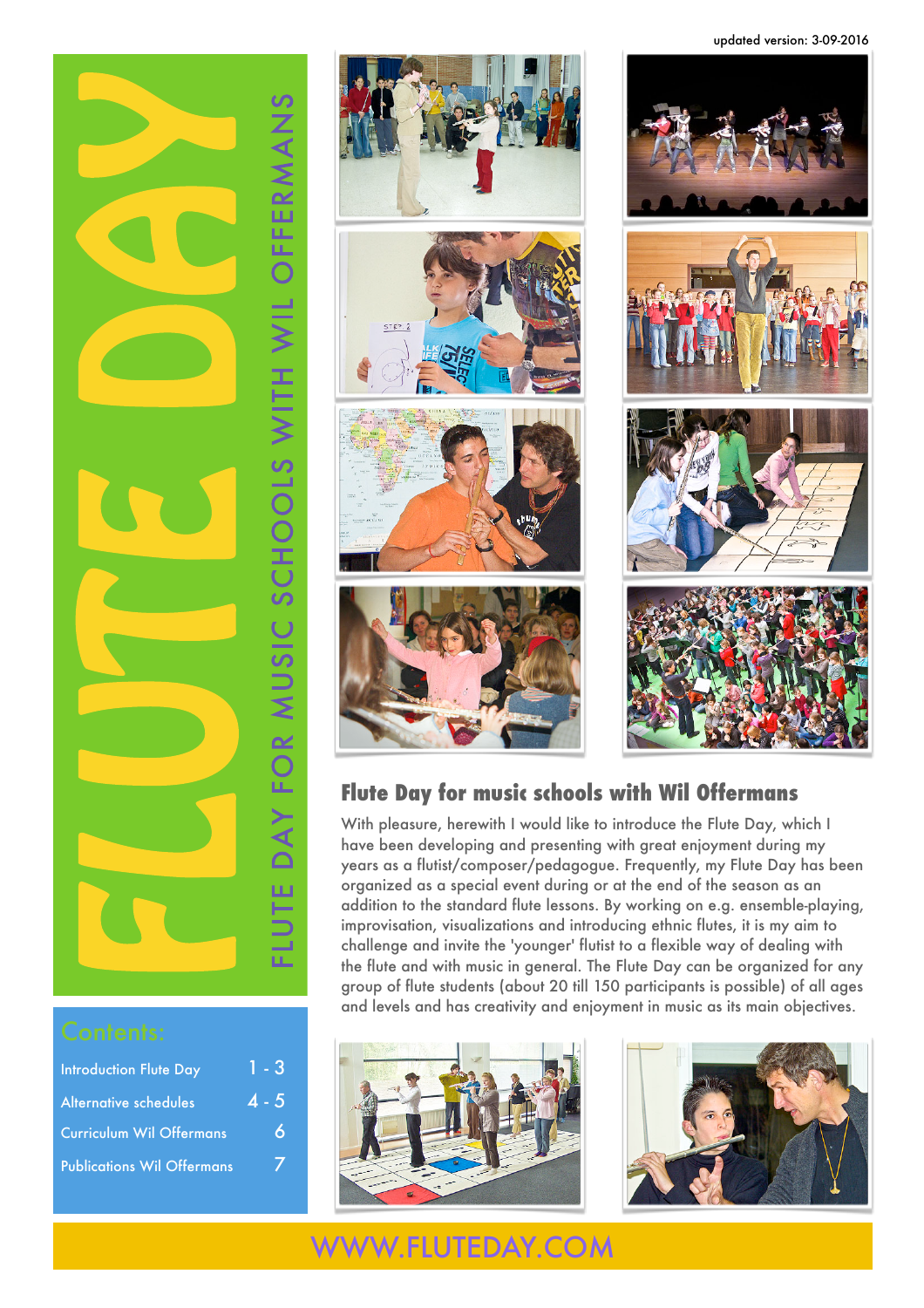### **Flute Day**

- **1. Workshop games-pieces**
- **2. The Thumpy flute**
- **3. Ensemble piece**
	- Jungle Dance
	- Bamburia
	- Dance with Me
- **4. With the Flute around the World**
- **5. Presentation Concert**



### 1. Workshop: game-pieces

For these workshops, usually scheduled in the morning, the participants are divided into three groups according to their level. They rotate through the parallel workshops (the other workshops are directed by the flute-teacher(s) of the school, see the schedule). A reference material for such workshop is my book [For the Younger Flutist](http://www.studioe-mc.com/shop/for-the-younger-flutist.html), published by Zimmermann Frankfurt. This book introduces 10 contemporary, game-like pieces, for both flute solo as well as flute ensemble. Below you will find a short description of each piece:

## 2. The Thumpy Flute

In the workshop I also introduce my thumb flute Thumpy© (see more info at [www.thumpy.nl\)](http://www.thumpy.nl). This relatively simple instrument has a surprisingly beautiful and natural sound and is most useful for developing the embouchure in a most enjoyable way. I will bring the Thumpy flutes so we can play it together with the students.

### 3. Ensemble piece:

An ensemble piece will be studied during the day, at first in small groups (during the morning workshops) and later in a general rehearsal. It will be performed as the finale of the presentation concert. It is recommended that the students have received, and if possible glimpsed over, the scores in advance.

**Jungle Dance**: The most frequently performed ensemble piece on my Flute Day is [Jungle Dance.](http://www.studioe-mc.com/shop/jungle-dance.html) This enjoyable ensemble piece has 10 part scores of various levels and is very suitable for any large amount of flutists. The melody and chords are performed by flutes, including - if available - alto and bass flutes. The 'rhythm section' consists of various non-tuned bottles and a bird whistle. One or more advanced students can perform the flute solo. Jungle Dance has been published by Zimmermann, Frankfurt and recorded on the CD [The](http://www.studioe-mc.com/shop/the-magic-flute-cd.html)  [Magic Flute](http://www.studioe-mc.com/shop/the-magic-flute-cd.html) (also available at [iTunes\)](http://ax.search.itunes.apple.com/WebObjects/MZSearch.woa/wa/advancedSearch?allArtistNames=Wil+Offermans&entity=album&genreIndex=1&media=all&page=1&restrict=true&startIndex=0).

**Bamburia**: A new piece is Bamburia, which is structured around the fascinating spanish flamenco rhythm of the buleria. The piece has 7 part scores. Most remarkable is the middle part where the flutists put their flute aside and perform the buleria-rhythm by clapping the hands ('palmas' in spanish) accompanying an exciting flute solo.

**Dance with Me**: Additionally, there is the possibility to play [Dance with Me.](http://www.studioe-mc.com/shop/dance-with-me.html) This piece is a dance music for any size of flute ensemble, where the players not only play the flute, but also perform some synchronized dance movements along to the CD-accompaniment. This is a really exciting piece as can be seen on many [YouTube videos](http://www.youtube.com/results?search_query=Dance+with+Me+Wil+Offermans&aq=f). Since the music and the movements are performed by heart, it should be studied beforehand. Here the [instruction video on YouTube](http://www.youtube.com/watch?v=G_nH02qmDSs) (also included on the DVD with the score) will be of great help for the students.

## 4. With the Flute around the World

This is a flute story and demonstration of ethnic flutes – mostly bamboo flutes including the suling, nay, klui, shakuhachi, di-zi, kena – where I tell about my travels to different parts of the world. When possible, we hang a world map to visualize the story. Also students will have a chance to play some of these exotic flutes. Typically, this flute story is much appreciated by the students.

## 5. Presentation Concert

A Flute Day ends with a presentation concert for especially parents and friends. Here we present the results of the workshop, next I play a flute solo piece, and at the end we perform an ensemble piece with all participants to finish the Flute Day.

## The book **For the Younger Flutist**

- 1. **The First Step** basic musical parameters in a graphical notation
- 2. **Have Fun**! personal interpretation of a graphical score
- 3. **The Joy Meter** a graphic score of the player's 'happiness' and 'sadness'
- 4. **The Conductor** musical interactiongame on gestures of conductor
- 5. **Holes and Choices** initiating improvisation in a traditional score
- 6. **Wind Trio** introduces harmonics and wind tones in a trio
- 7. **One Line Story** an improvisation along a series of sixteen one-line images
- 8. **Labyrinth** walking and playing over a carpet/score as musical playground
- 9. **Stop & Go** a simple movement game in four directions
- 10.**In Gamelan Style** interactive piece using repetitive pentatonic patterns



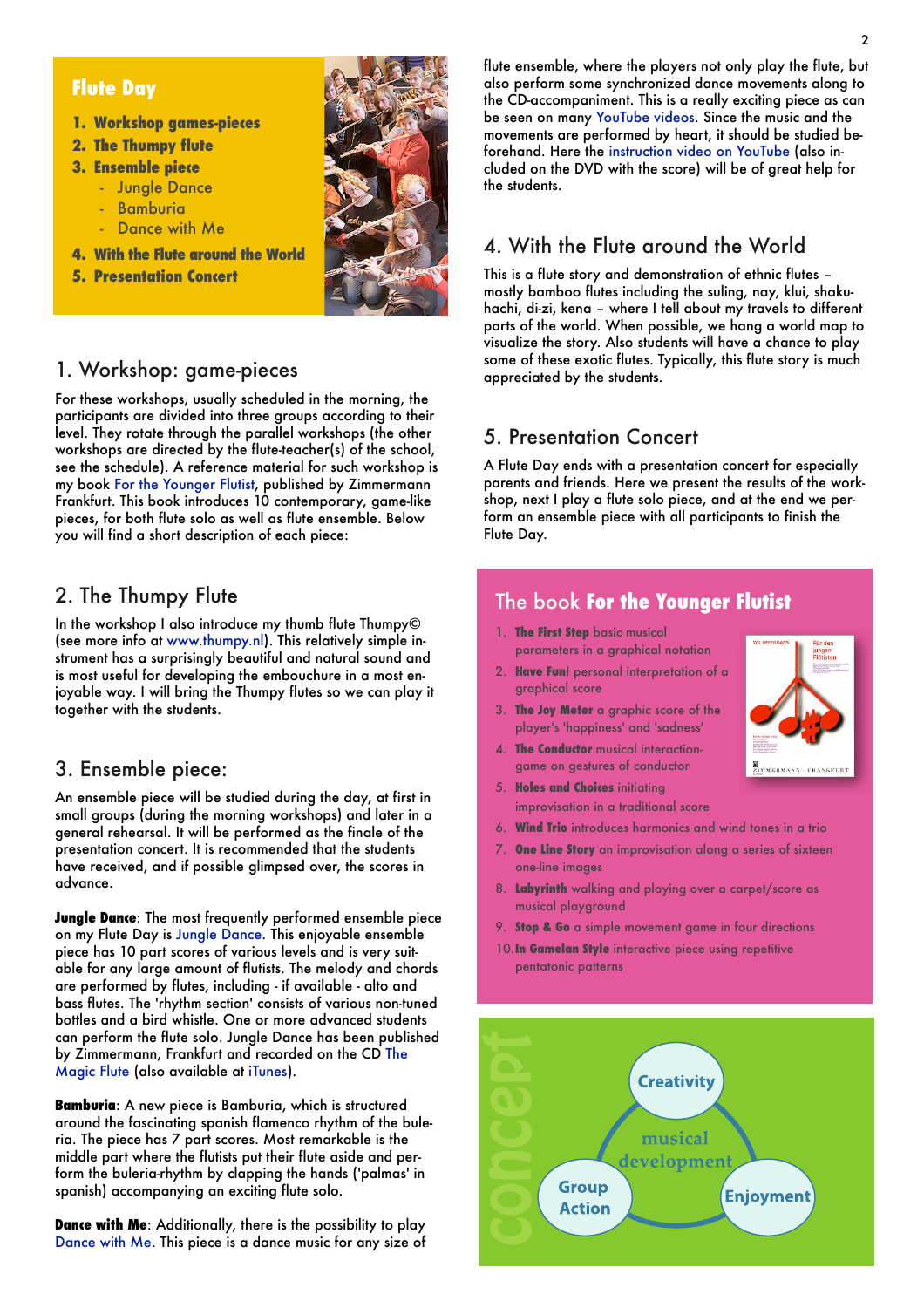|                                    |                                                                                                                                                                                                                                                                                                                                              |                                                                    | 3                                                           |
|------------------------------------|----------------------------------------------------------------------------------------------------------------------------------------------------------------------------------------------------------------------------------------------------------------------------------------------------------------------------------------------|--------------------------------------------------------------------|-------------------------------------------------------------|
| <b>Flute Day: a basic schedule</b> |                                                                                                                                                                                                                                                                                                                                              |                                                                    |                                                             |
| 10:00-10:15                        | Welcome participants: dividing into groups; short demonstration by Wil Offermans                                                                                                                                                                                                                                                             |                                                                    |                                                             |
|                                    | 1/ Workshops by<br>Wil Offermans: game-pieces,<br>Thumpy, etc.                                                                                                                                                                                                                                                                               | 2/ Workshops by<br>flute teacher A:<br>part rehearsal Jungle Dance | 3/ Workshops by<br>flute teacher B:<br>Dance with Me, other |
| 10:15-10:55                        | <b>Group A</b>                                                                                                                                                                                                                                                                                                                               | <b>Group B</b>                                                     | <b>Group C</b>                                              |
| $11:05-11:45$                      | <b>Group B</b>                                                                                                                                                                                                                                                                                                                               | <b>Group C</b>                                                     | <b>Group A</b>                                              |
| $11:55-12:35$                      | <b>Group C</b>                                                                                                                                                                                                                                                                                                                               | <b>Group A</b>                                                     | <b>Group B</b>                                              |
| 12:40-13:30                        | lunch-time                                                                                                                                                                                                                                                                                                                                   |                                                                    |                                                             |
| $13:30-14:15$                      | With the Flute around the World a flute story                                                                                                                                                                                                                                                                                                |                                                                    |                                                             |
| $14:20-15:15$                      | general rehearsal with all groups: Jungle Dance, Dance with Me                                                                                                                                                                                                                                                                               |                                                                    |                                                             |
| $\overline{15:}30-16:30$           | <b>Final Presentation Concert</b><br>1. workshop presentation with Wil / Group A<br>2. workshop presentation with Wil / Group B<br>3. workshop presentation with Wil / Group C<br>4. solo piece by Wil Offermans (e.g. Kurokami Love/Made in Japan)<br>5. Dance with Me by various participants<br>6. Jungle Dance with all the participants |                                                                    |                                                             |

## The Flute Day schedule

However, the above mentioned schedule is just the standard schedule and any adoption or variation can be discussed. To mention some possible alternatives:

- the new ensemble piece Bamburia can be played instead of Jungle Dance.
- only two parallel workshops in the morning instead of three.
- working all day with just one group
- an additional workshop for advanced students (up to about 20 students) the evening before in which to study modern flute techniques (with reference to my etude book [For the](http://www.studioe-mc.com/shop/for-the-contemporary-flutist.html)  [Contemporary Flutist\)](http://www.studioe-mc.com/shop/for-the-contemporary-flutist.html) and [Dance](http://www.studioe-mc.com/shop/dance-with-me.html)  [with Me](http://www.studioe-mc.com/shop/dance-with-me.html).
- lunch time can be extended or adopted to local times.

## A Flute Ensemble Day

• the Flute Day can also be a Flute Ensemble Day: in which we will be all day working on various ensemble pieces and finish with a presentation concert.

You can find several of these alternatives in the attached pages. However of course any other idea can be proposed. During the preparations we will also consider about the specific possibilities of the music school, the space, the times available, and of

### course the amount of students expected.

## One more Thing…

During my teaching career I encountered uncountable wonderful moments during the numerous Flute Days which I was able to realize. Also, to see the cultural differences and similarities when teaching in the various countries has been a most interesting and intense experience. I honestly believe that projects like my Flute Day can add some important value to the existing musical educational system. The great energy and enthusiasm which are usually present at the Flute Day seem a clear proof.



I really hope that this writing may stimulate you to consider a possible Flute Day at your institute. For further questions, including practicalities like the financial details, please feel free to contact with me anytime, preferably by email. Finally I would like to mention my internet site [www.fluteday.com](http://www.fluteday.com/en/) which has a special section on the Flute Day project with many photographs, some videos and other information.

Looking forward to hearing from you in the near future. Sincerely,

Wil Offermans

- E [info@wiloffermans.com](mailto:info@wiloffermans.com)
- I [www.fluteday.com](http://www.fluteday.com/en/) [www.wiloffermans.com](http://www.wiloffermans.com)

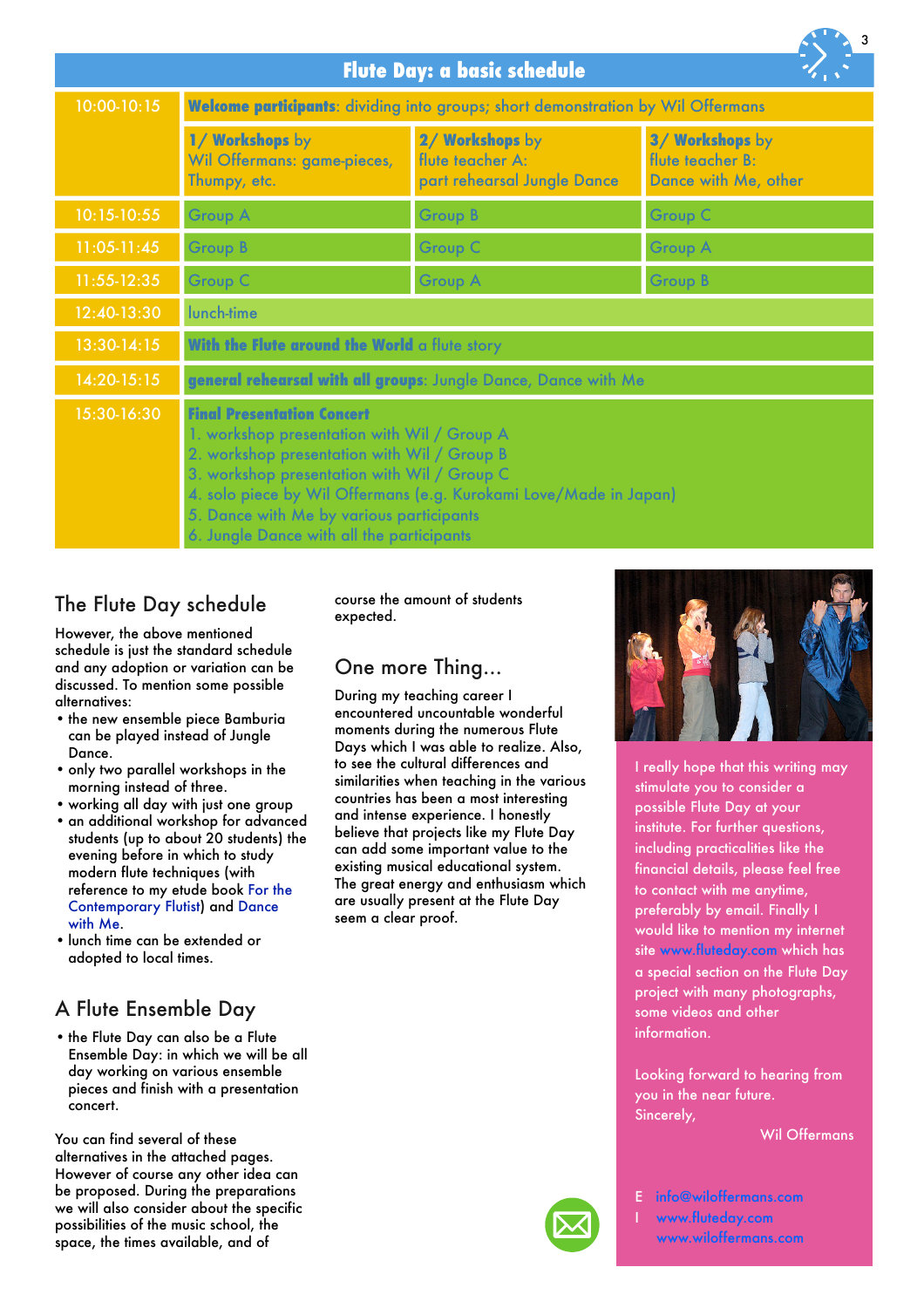|                               | Flute Day with 3 groups and additional pre-evening workshop                                                                                                                                                                                                                                                                                   |                                                                    |                                                             |
|-------------------------------|-----------------------------------------------------------------------------------------------------------------------------------------------------------------------------------------------------------------------------------------------------------------------------------------------------------------------------------------------|--------------------------------------------------------------------|-------------------------------------------------------------|
| the day before<br>19:00-22:00 | <b>Workshop for advanced students</b> (up to about 20 participants)<br>- extended flute techniques<br>- studying Dance with Me                                                                                                                                                                                                                |                                                                    |                                                             |
|                               |                                                                                                                                                                                                                                                                                                                                               |                                                                    |                                                             |
| <b>Flute Day</b>              | Welcome participants: dividing into groups; short demonstration by Wil Offermans                                                                                                                                                                                                                                                              |                                                                    |                                                             |
| 10:00-10:15                   | 1/ Workshops by<br>Wil Offermans: game-pieces,<br>Thumpy, etc.                                                                                                                                                                                                                                                                                | 2/ Workshops by<br>flute teacher A:<br>part rehearsal Jungle Dance | 3/ Workshops by<br>flute teacher B:<br>Dance with Me, other |
| 10:15-10:55                   | <b>Group A</b>                                                                                                                                                                                                                                                                                                                                | <b>Group B</b>                                                     | <b>Group C</b>                                              |
| $11:05-11:45$                 | <b>Group B</b>                                                                                                                                                                                                                                                                                                                                | <b>Group C</b>                                                     | <b>Group A</b>                                              |
| 11:55-12:35                   | <b>Group C</b>                                                                                                                                                                                                                                                                                                                                | <b>Group A</b>                                                     | <b>Group B</b>                                              |
| 12:40-13:30                   | lunch-time                                                                                                                                                                                                                                                                                                                                    |                                                                    |                                                             |
| 13:30-14:15                   | With the Flute around the World a flute story                                                                                                                                                                                                                                                                                                 |                                                                    |                                                             |
| $14:20-15:15$                 | general rehearsal with all groups: Jungle Dance, Dance with Me                                                                                                                                                                                                                                                                                |                                                                    |                                                             |
| 15:30-16:30                   | <b>Final Presentation Concert</b><br>1. workshop presentation with Wil / Group A<br>2. workshop presentation with Wil / Group B<br>3. workshop presentation with Wil / Group C<br>4. solo piece by Wil Offermans (e.g. Kurokami Love/Made in Japan)<br>5. Dance with Me by various participants<br>6. Jungle Dance* with all the participants |                                                                    |                                                             |

# **Some possible Flute Day alternatives**

\* Bamburia can be played instead of Jungle Dance

|               | Flute Day with 3 groups and just 2 parallel workshops                                                                                                                                                                                                                                               |                                                                  |
|---------------|-----------------------------------------------------------------------------------------------------------------------------------------------------------------------------------------------------------------------------------------------------------------------------------------------------|------------------------------------------------------------------|
| 10:00-10:15   | Welcome participants: dividing into groups; short demonstration by Wil Offermans                                                                                                                                                                                                                    |                                                                  |
|               | 1/ Workshops by Wil Offermans:<br>game-pieces/Thumpy/etc.                                                                                                                                                                                                                                           | 2/ Workshops by flute teacher A:<br>part rehearsal Jungle Dance* |
| 10:15-10:55   | <b>Group A</b>                                                                                                                                                                                                                                                                                      | Group B+C                                                        |
| $11:05-11:45$ | <b>Group B</b>                                                                                                                                                                                                                                                                                      | <b>Group A+C</b>                                                 |
| 11:55-12:35   | <b>Group C</b>                                                                                                                                                                                                                                                                                      | <b>Group A+B</b>                                                 |
| 12:40-13:30   | lunch-time                                                                                                                                                                                                                                                                                          |                                                                  |
| 13:30-14:15   | With the Flute around the World a flute story                                                                                                                                                                                                                                                       |                                                                  |
| 14:20-15:15   | general rehearsal with all groups: Jungle Dance*                                                                                                                                                                                                                                                    |                                                                  |
| 15:30-16:30   | <b>Final Presentation Concert</b><br>1. workshop presentation with Wil / Group A<br>2. workshop presentation with Wil / Group B<br>3. workshop presentation with Wil / Group C<br>4. solo piece by Wil Offermans (e.g. Kurokami Love / Made in Japan)<br>5. Jungle Dance* with all the participants |                                                                  |

\* Bamburia can be played instead of Jungle Dance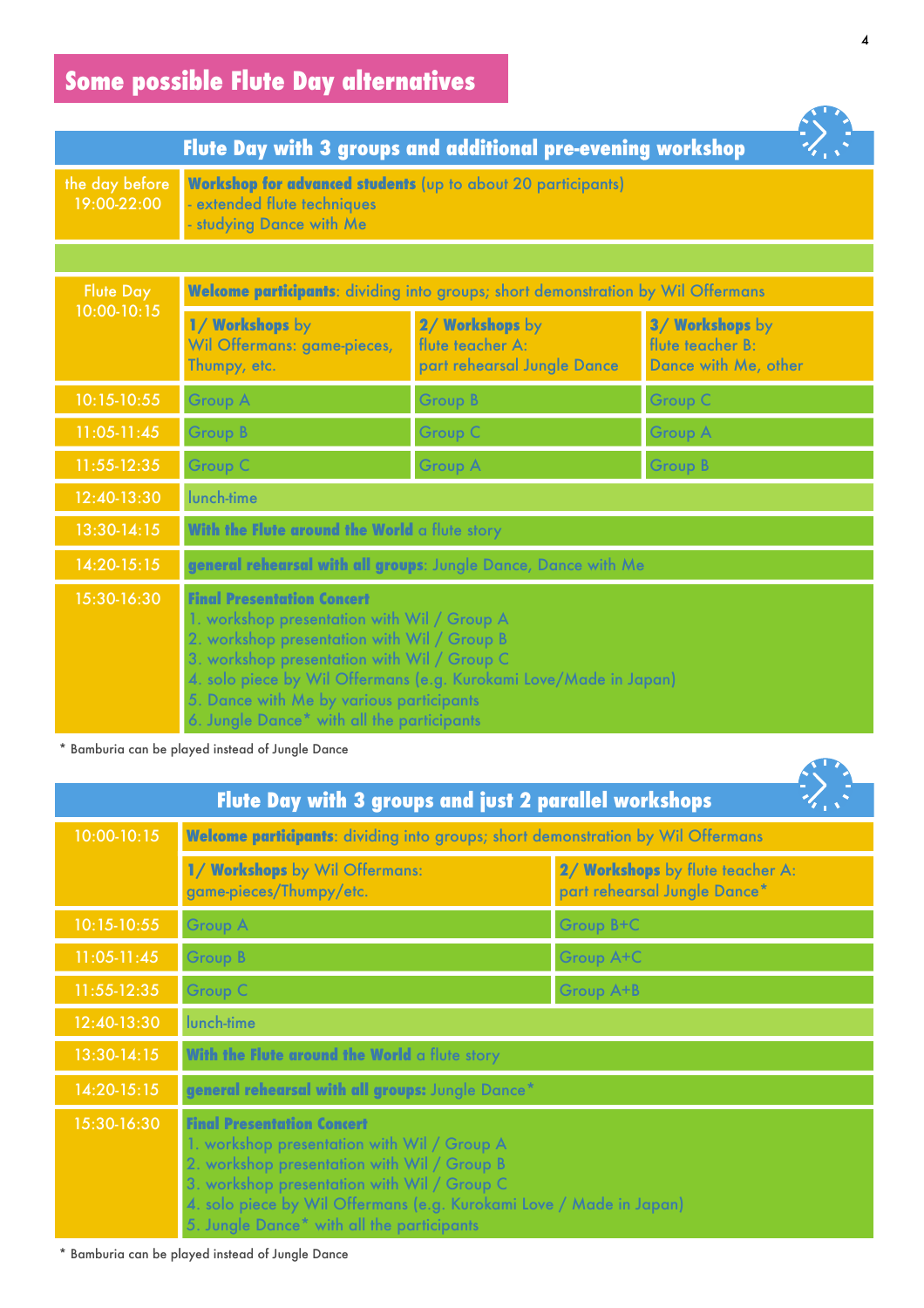# **Some possible Flute Day alternatives**

|               | Flute Day with just one group all day                                                                                                                                                                                            |  |
|---------------|----------------------------------------------------------------------------------------------------------------------------------------------------------------------------------------------------------------------------------|--|
| 10:00-10:15   | <b>Welcome participants:</b> short demonstration by Wil Offermans                                                                                                                                                                |  |
| $10:15-11:00$ | workshop: game-pieces, Thumpy. etc.                                                                                                                                                                                              |  |
| 11:00-12:30   | ensemble pieces: Jungle Dance*, Dance with Me, etc.                                                                                                                                                                              |  |
| 12:30-13:30   | lunch-time                                                                                                                                                                                                                       |  |
| 13:30-14:15   | With the Flute around the World (a flute story)                                                                                                                                                                                  |  |
| 14:20-15:15   | general rehearsal: Jungle Dance*, Dance with Me                                                                                                                                                                                  |  |
| 15:30-16:30   | <b>Final Presentation Concert</b><br>1. various workshop pieces<br>2. solo piece by Wil Offermans (e.g. Kurokami Love / Made in Japan)<br>3. Dance with Me by various participants<br>4. Jungle Dance* with all the participants |  |

\* Bamburia can be played instead of Jungle Dance

|             | <b>Flute Ensemble Day</b>                                                                                                                                                                                       |
|-------------|-----------------------------------------------------------------------------------------------------------------------------------------------------------------------------------------------------------------|
| 10:00-10:15 | <b>Welcome participants:</b> short demonstration by Wil Offermans                                                                                                                                               |
| 10:15-12:30 | ensemble pieces rehearsal, including possible pieces like:<br>- Jungle Dance<br>Bamburia<br>- Dance with Me<br>- Kojo-no-Tsuki (Made in Japan)<br>- Thumpy                                                      |
| 12:30-13:30 | lunch-time                                                                                                                                                                                                      |
| 13:30-15:30 | ensemble pieces rehearsal:<br>- Jungle Dance<br><b>Bamburia</b><br>- Dance with Me<br>- Kojo-no-Tsuki (Made in Japan)                                                                                           |
| 16:00-17:00 | <b>Final Presentation Concert</b><br>1. Jungle Dance<br>2. Kojo-no-Tsuki (Made in Japan)<br>3. Thumpy<br>4. solo piece by Wil Offermans (e.g. Kurokami Love / Made in Japan)<br>5. Bamburia<br>6. Dance with Me |

**All De** 

**All De**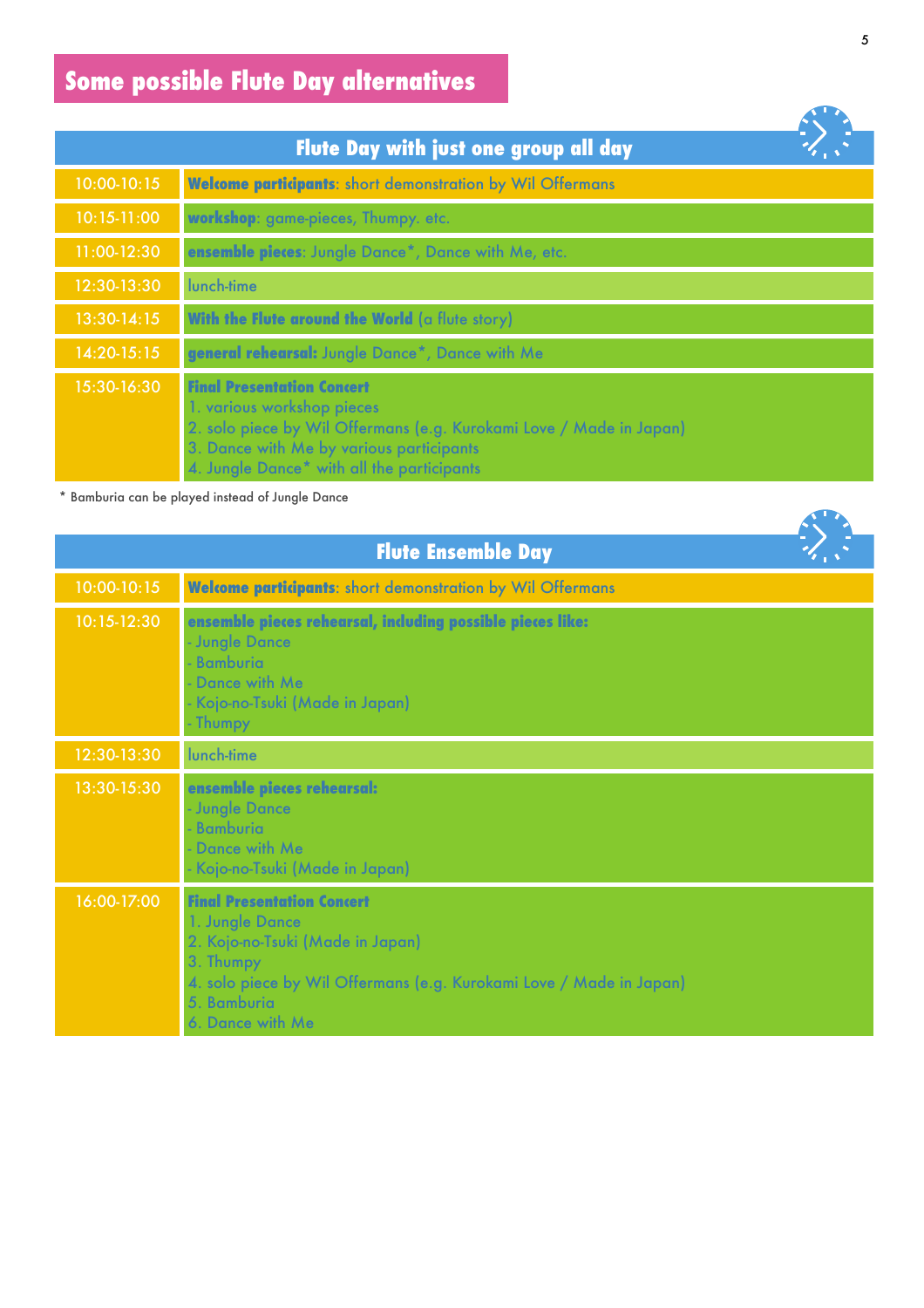Wil Offermans born in Maastricht Holland, graduated from the Brabant Conservatory Holland (1983), in classical flute as well as in improvised music. In 1982 he made a study-tour to the USA meeting numerous flutists including Robert Dick, Leone Buyse, James Newton and Hubert Laws. 1985/1986 He made a seven month world-wide flute-performance titled Round About 12.5. This solo project took him to 18 countries (in Europe, Africa, Asia, North &; South America) not only for concerts, but also to research many ethnic flutes. He has performed his music extensively in many different situations all over the world, especially as a soloist. With Junko Ueda (biwa & voice) he performed e.g. all over Europe, in the US and Canada, Japan, Singapore, Hong Kong, Colombia and Indonesia at festivals like Festival d'été de Quebec; Musique Action Nancy and the Singapore Festival of Arts. He has been awarded with the Kuiper prize 2002 of the Dutch Flute Society. He founded the Contemporary European Flute Ensemble eWave, uniting players from all over Europe. In 2004, with the help of a European subsidy [eWave](http://www.ewave-project.com/) started performed five new European live-electronic compositions in France, Spain and Italy, for which he composed OnTheMove (commissioned by Gaudeamus). In 2014 he composed Eternal Winds for the Dutch Neflac and conducted the premiere concert with a 585 flutists mega ensemble.

Offermans has given his flute workshops in numerous settings including the Hague Royal Conservatory, Holland; Trinity College of Music, London, UK; University of Music, Vienna, Austria; Hochschule Hamburg, Germany; Conservatoire Royal de Mons, Belgium; New England Conservatory Boston, USA; University of Michigan, USA; Kunitachi College of Music Tokyo, Japan; Shanghai Conservatory, China; Seoul University, Korea; Flute Festival Frankfurt & Freiburg (2013), Germany; Flute Festival Boswil, Switzer-land; the US Flute Convention 2013 (New Orleans); the Japan Flute Convention 2003 (Fukuoka); Flute Festival Greece 2008; Belgium Flute Festival 2009; British Flute Festival 2010 London, UK; Dutch Flute festival 2011; Norwegian Flute Festival 2011.

In 2001, he was a flute teacher at the Brabant Conservatory, Holland. Since more than 20 years Offermans has been presenting a Flute Day for amateur groups and children, especially at music schools throughout Europe and Asia. Since 1992 he is organizing an annual [Flute Summer Course](http://www.flutesummercourse.com) (Spain). He is the creator of the [Thumpy® flute:](http://www.thumpy.nl) an exciting thumb flute for educational as well as performance purpose and an enjoyable alternative for both flutists and children. With the intention to make extended techniques accessible to everyone, he created the website [www.forthecontemporaryflutist.com](http://www.forthecontemporaryflutist.com).

He has recorded various [CDs](http://www.studioe-mc.com/shop/cds/wil-offermans.html) and [his compositions](http://www.studioe-mc.com/shop/music-scores.html) have been published by Zimmermann, Frankfurt am Main; Doblinger Vienna; Zen-On, Tokyo; and Sejong, Seoul. His etude book [For the Contempo](http://www.studioe-mc.com/shop/for-the-contemporary-flutist.html)[rary Flutist](http://www.studioe-mc.com/shop/for-the-contemporary-flutist.html) (12 flute etudes on extended techniques; Zimmermann, ZM 29700) as well as his composition [Itsuki-no-Komoriuta](http://www.studioe-mc.com/shop/itsuki-no-komoriuta.html) (ZM 33850) have been awarded by the National Flute Association, USA.



## Flute workshops by Wil Offermans in the past include:

**Holland**: over 50 music schools including: Alkmaar; Almelo; Amstelveen; Assen; Barendrecht; Barneveld; Bladel; Bolsward; Boxtel; Delft; Delfzijl; Den Bosch; Den Haag; Dieren; Doetichem; Dokkum; Dordrecht; Ede; Elburg; Goes; Hilvarenbeek; Hoogeveen; Kampen; Leeuwarden; Leusden; Middelburg; Nieuwegein; Oirschot; Oss; Roermond; Rotterdam; Schiedam; Schijndel; Tilburg Utrecht; Veghel; Veenendaal; Veldhoven; Venlo; Woerden; Zevenaar. **Belgium**: Genk; Neerpelt; Nivelles; Soignies; Maaseik; Oostende; Menen; Roeselare; Knokke; Kortrijk; Vilvoorde. **Germany**: Baunatal-Kassel; Biberach; Bielefeld; Bühl; Duisburg; Chemnitz; Dortmund; Flöha; Memmingen; Meckenheim; Friedrichsdorf; Staufen; Trossingen; Frankfurt; Berlin; Friedberg; Wiesbaden. **Austria**: Feldkirch; Grosspetersdorf; Innsbruck; Klagenfurt; Kottingbrunn; Linz; Meidling; Ossiach.; Podersdorf; Tulln; Weinberg. **Switzerland**: Bern; Boswil; Interlaken; Luzern; Visp. **Spain**: Cordoba; Madrid; Estepa; Granada; Lleida; Ibiza; Jerez de la Frontera; La Coruña; Linares; Mieres, Asturias; Sanlúcar de Barrameda; Segovia; Zaragoza. **UK**: Hampshire; London; Manchester. **France**: St. Omer-Calais; Lyon. **Czech**: Ceske Budejovice. **Norway**: Bergen; Hamar; Oslo; Stavanger. **Zweden**: Örebro. **Greece**: Thessaloniki; Larissa. **Serbia**: Belgrade. **Japan**: Tokyo; Osaka; Nara; Fukuoka; Nagasaki; Sakura; Kawasaki; Shiga; Kôfu; Sasebo. **China**: Shanghai; Hong Kong. **Korea**: Seoul; Taegu. **Thailand**: Bangkok. **Indonesia**: Surabaya; Jakarta. **USA**: Boston; Las Vegas; Ann Harbor; Amherst; Portland; San Diego; Sacramento; Seattle; San Francisco.